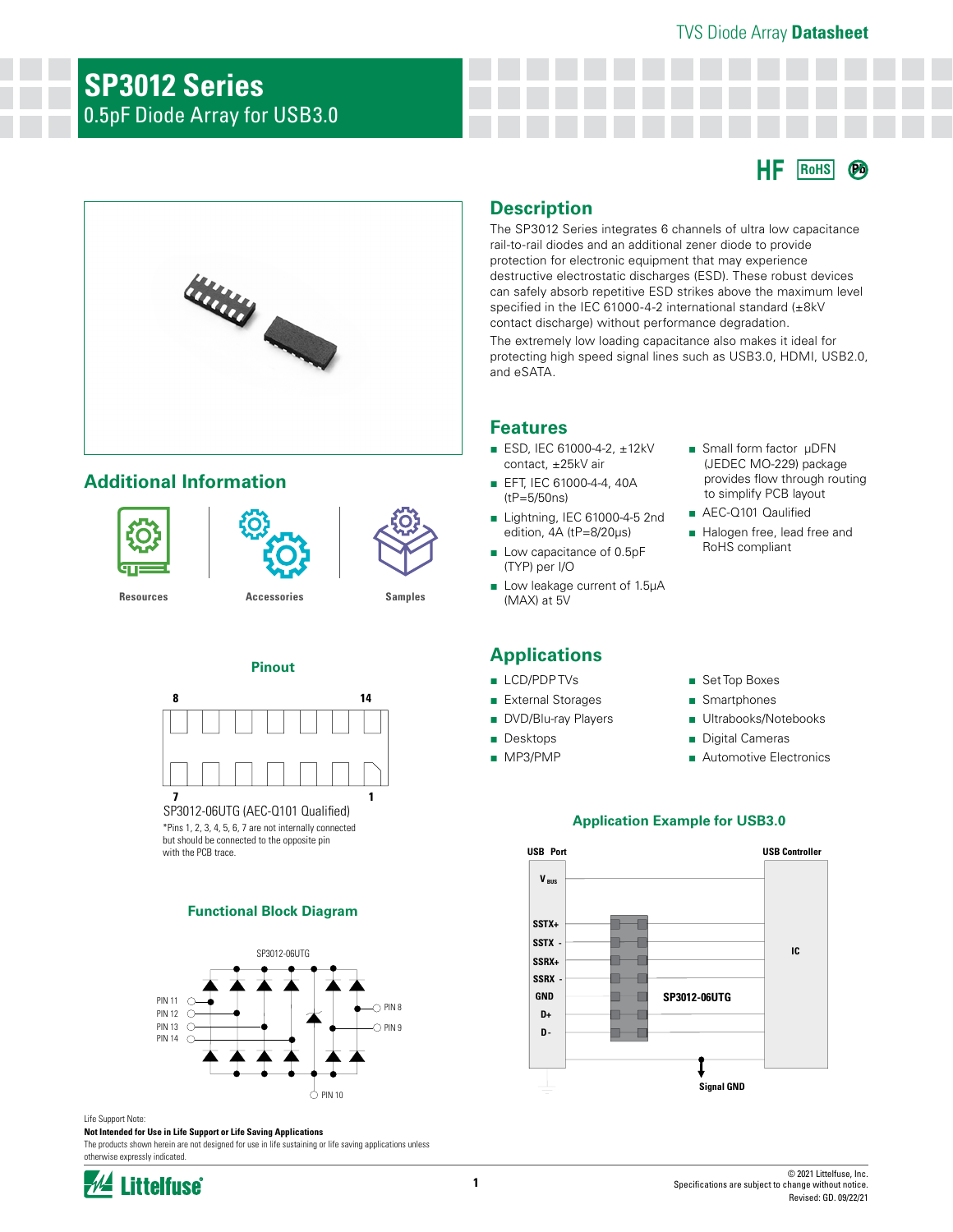#### **Absolute Maximum Ratings**

| Symbol          | <b>Parameter</b>                | Value        | Units   |
|-----------------|---------------------------------|--------------|---------|
| $P_{\text{pp}}$ | Peak Current ( $t_{p}$ =8/20µs) | 4.0          |         |
| OP              | <b>Operating Temperature</b>    | -40 to 125   | $\circ$ |
| <b>STOR</b>     | Storage Temperature             | $-55$ to 150 | $\circ$ |

Caution: Stresses above those listed in "Absolute Maximum Ratings" may cause permanent damage to the device. This is a stress only rating and operation of the device at these or any other conditions above those indicated i operational sections of this specification is not implied. **Electrical Characteristics** (T<sub>OP</sub>=25°C)

| <b>Parameter</b>                   | Symbol                                                            | <b>Test Conditions</b>                             | <b>Min</b> | <b>Typ</b> | <b>Max</b> | <b>Units</b> |
|------------------------------------|-------------------------------------------------------------------|----------------------------------------------------|------------|------------|------------|--------------|
| Reverse Standoff Voltage           | $V_{RWM}$                                                         | $I_p \leq 1\mu A$                                  |            |            | 5.0        | V            |
| Breakdown Voltage                  | $V_{\rm BR}$                                                      | $I_n = 1mA$                                        | 6.0        |            |            | $\vee$       |
| Reverse Leakage Current            | LEAK                                                              | $VB=5V$ , Any I/O to GND                           |            |            | 1.5        | μA           |
| Clamp Voltage <sup>1</sup>         |                                                                   | $I_{\text{pp}} = 1A$ , t <sub>n</sub> =8/20µs, Fwd |            | 6.6        | 7.9        | V            |
|                                    | $V_c$                                                             | $I_{\text{pp}} = 2A$ , t <sub>n</sub> =8/20µs, Fwd |            | 7.0        | 8.4        |              |
| Dynamic Resistance                 | $R_{DYN}$                                                         | $(V_{c2} - V_{c1}) / (I_{pp2} - I_{pp1})$          |            | 0.4        |            | $\Omega$     |
| ESD Withstand Voltage <sup>1</sup> |                                                                   | IEC61000-4-2 (Contact)                             | ±12        |            |            | kV           |
|                                    | $V_{ESD}$                                                         | IEC61000-4-2 (Air)                                 | ±25        |            |            | kV           |
| Diode Capacitance <sup>1</sup>     | $C_{\text{IVO-GND}}$                                              | Reverse Bias=0V, f=1 MHz                           |            | 0.5        | 0.65       | pF           |
| Diode Capacitance <sup>1</sup>     | $\mathsf{C}_{\scriptscriptstyle\mathsf{1/O}\text{-}\mathsf{1/O}}$ | Reverse Bias=0V, f=1 MHz                           |            | 0.3        | 0.4        | рF           |

**Note:** <sup>1</sup> Parameter is guaranteed by design and/or device characterization.





**Clamping Voltage vs. IPP**



# **Capacitance vs. Bias Voltage Insertion Loss (S21) I/O to GND**



#### **Transmission Line Pulsing(TLP) Plot**

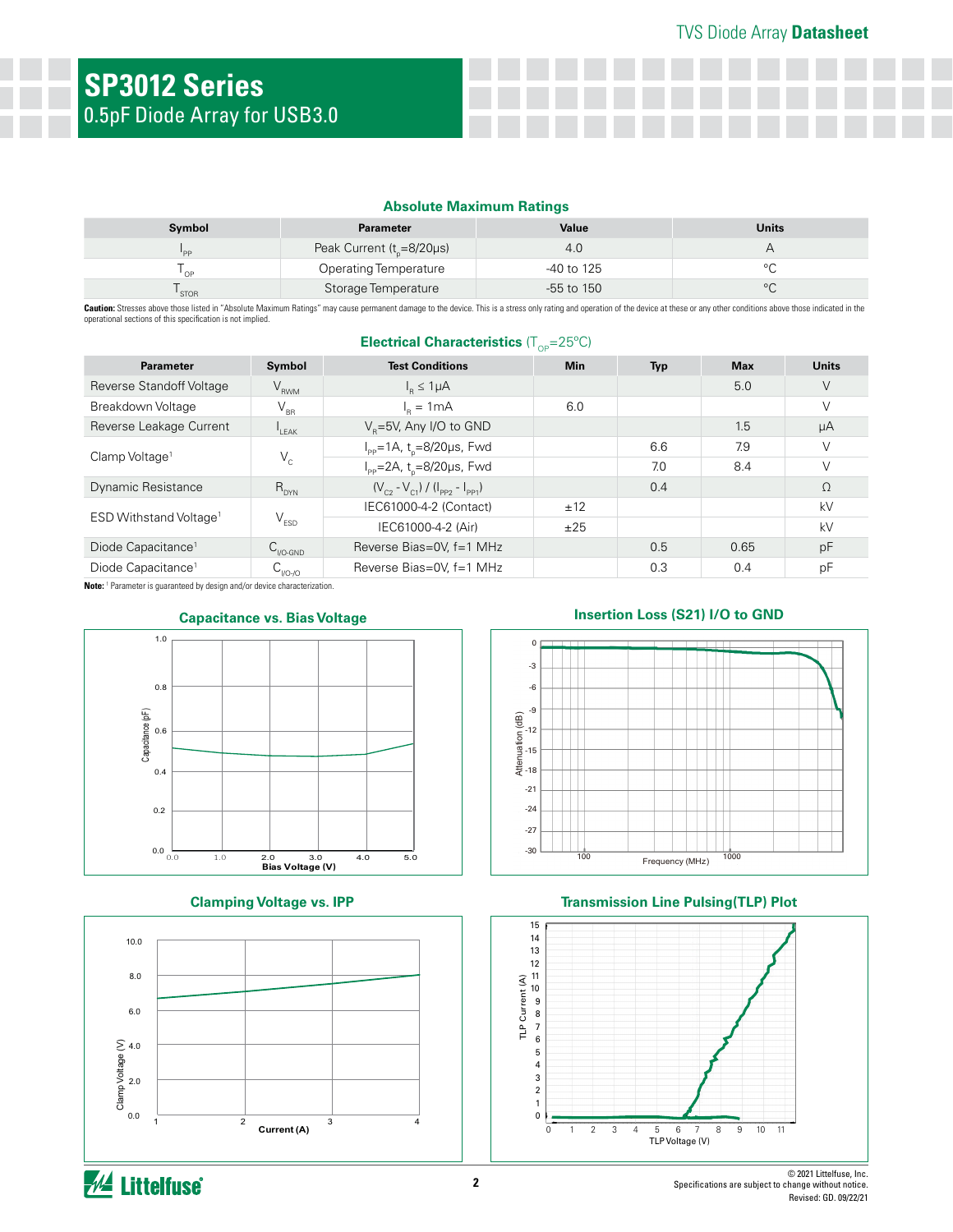# TVS Diode Array **Datasheet**

# **SP3012 Series** 0.5pF Diode Array for USB3.0



# **Pulse Waveform Product Characteristics**

| <b>Lead Plating</b>       | Pre-Plated Frame (µDFN)                                   |
|---------------------------|-----------------------------------------------------------|
| <b>Lead Material</b>      | Copper Alloy                                              |
| <b>Lead Coplanarity</b>   | 0.0004 inches (0.102mm)                                   |
| <b>Substrate Material</b> | Silicon                                                   |
| <b>Body Material</b>      | Molding Compound                                          |
| Flammability              | UL Recognized compound meeting<br>flammability rating V-0 |

**Notes :**  1. All dimensions are in millimeters

2. Dimensions include solder plating. 3. Dimensions are exclusive of mold flash & metal burr.

4. Blo is facing up for mold and facing down for trim/form, i.e. reverse trim/form. 5. Package surface matte finish VDI 11-13.

#### **Soldering Parameters**

| <b>Reflow Condition</b>            |                                                | Pb - Free assembly |  |  |
|------------------------------------|------------------------------------------------|--------------------|--|--|
| <b>Pre Heat</b>                    | - Temperature Min $(T_{s(min)})$               | $150^{\circ}$ C    |  |  |
|                                    | - Temperature Max $(T_{s(max)})$               | $200^{\circ}$ C    |  |  |
|                                    | - Time (min to max) $(t_*)$                    | $60 - 120$ secs    |  |  |
| peak                               | Average ramp up rate (Liquidus) Temp (T,) to   | 3°C/second max     |  |  |
|                                    | $T_{S(max)}$ to $T_{L}$ - Ramp-up Rate         | 3°C/second max     |  |  |
| <b>Reflow</b>                      | - Temperature (T <sub>1</sub> ) (Liquidus)     | $217^{\circ}$ C    |  |  |
|                                    | - Temperature (t.)                             | $60 - 150$ seconds |  |  |
| Peak Temperature (T <sub>a</sub> ) |                                                | $260^{+0/5}$ °C    |  |  |
|                                    | Time within 5°C of actual peak Temperature (t) | 30 seconds         |  |  |
| <b>Ramp-down Rate</b>              |                                                | 6°C/second max     |  |  |
|                                    | Time 25°C to peak Temperature (T)              | 8 minutes Max.     |  |  |
| Do not exceed                      |                                                | $260^{\circ}$ C    |  |  |



# **Ordering Information**

| <b>Part Number</b> | Package | Min. Order Oty. |
|--------------------|---------|-----------------|
| SP3012-06UTG       | uDFN-14 | 3000            |

# **Part Marking System**



Assembly Site Number of Channels  $6 = 6$  channel

# **Part Numbering System**



*M* Littelfuse®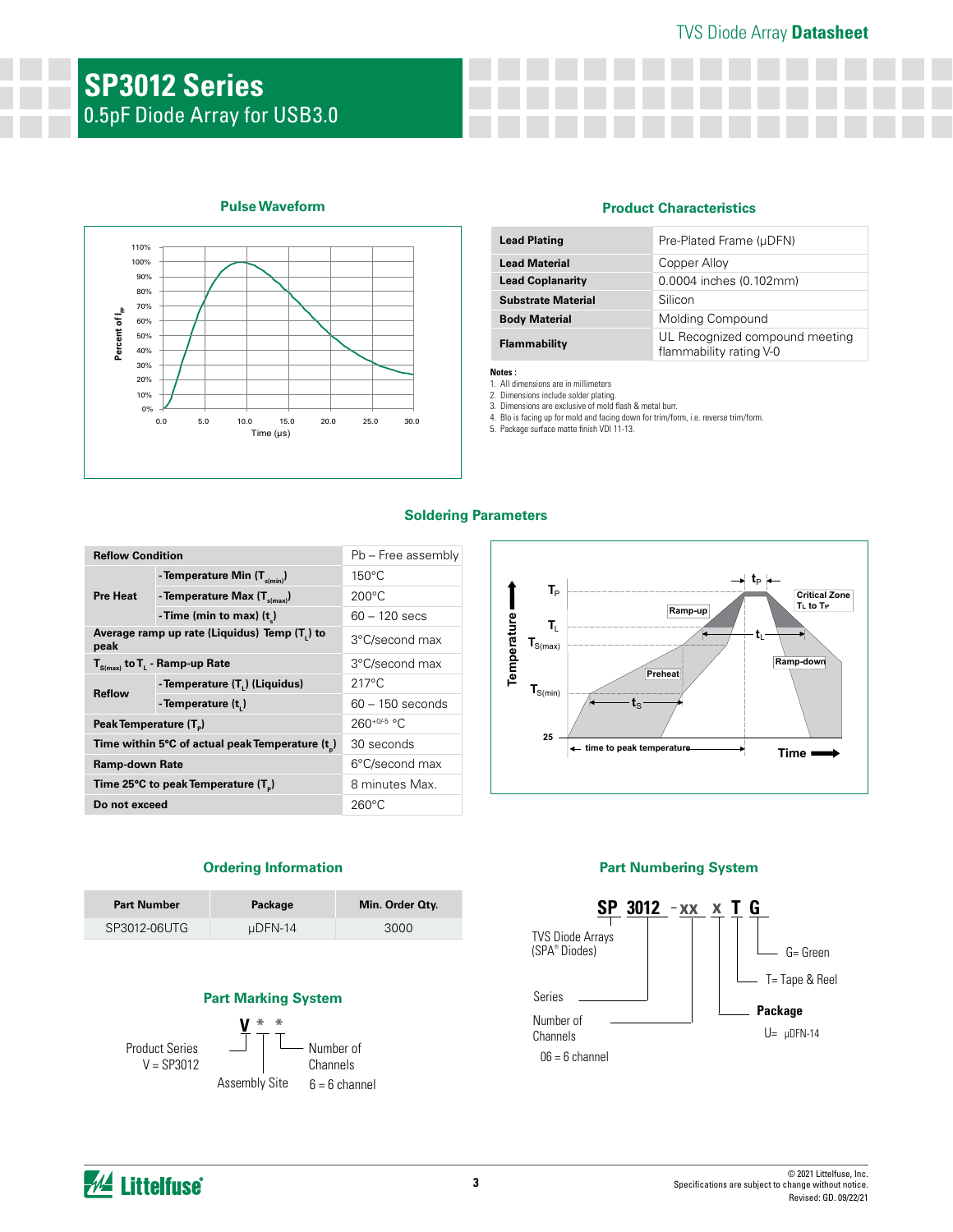# **Application Information**

#### **Signal Integrity of High-Speed Data Interfaces**

Figure 1: PCB Layout of the SP3012-06UTG for USB 3.0

Adding external ESD protection to a high-speed data port is not trivial for a variety of reasons.

1. ESD protection devices will add parasitic capacitance to each data line from line to GND and line to line causing impedance mismatches between the differential pairs. This ultimately affects the signal eye-diagram and whether or not the transceiver can distinguish a "1" from a "0".

2. ESD devices should be placed as close as possible to the port being protected to maximize their effect (i.e. clamping capability) and minimize the effect that PCB trace inductance can have during an ESD transient. Depending on the package size and pinout this could be challenging and the bigger the package, the larger the land pattern must be, which adds more parasitic capacitance.

3. Stub traces can add another element of discontinuity adversely affecting signal integrity so ESD protection is best employed when it's "overlaid" on the data lines or when the signals can simply pass underneath the device.

Taking all of this into account Littelfuse developed the SP3012 Series which was designed specifically for protection of high-speed data ports such as HDMI 1.3/1.4 and USB 3.0. They present less than 0.5pF from line to GND and only 0.3pF from line to line minimizing impedance mismatch between the differential pairs.

Furthermore, the SP3012 is rated up to  $\pm$ 12kV (contact discharge) which far exceeds the maximum requirement of the IEC 61000-4-2 standard.

SP3012-06UTG is housed in leadless µDFN packages so the data lines can pass directly underneath the device to reduce discontinuities and maintain signal integrity.

# **USB 3.0 Eye Diagram Data**

Figure 1 shows the layout used for the SP3012-06UTG in a USB 3.0 application. The traces routed toward the top are the two legacy USB 2.0 lines (D+/D-) that run at the slower speed of 480Mbps and therefore are not as critical as the 5Gbps Super-Speed traces.



Figure 2 shows the USB 3.0 eye diagram that resulted from the PCB layout above with the SP3012-06UTG soldered on the landing pattern.



Figure 2: USB 3.0 Eye Diagram with the SP3012-06UTG